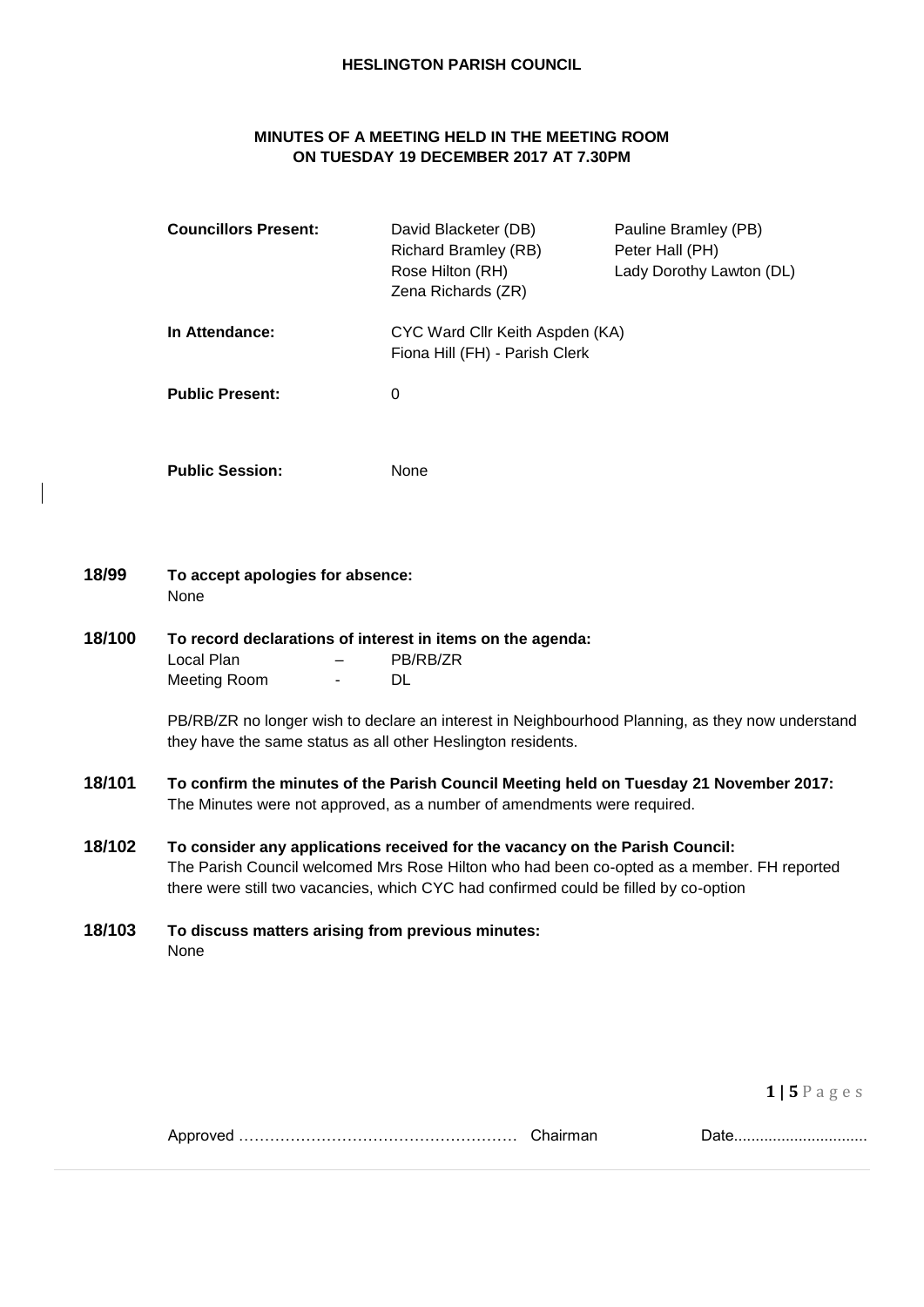#### **18/104 To Discuss, if necessary, long-standing matters:**

1. Appearance of village

- Drop in Road - PB reported the CYC Officers would monitor

- Air Quality - FH had written to the primary school and the Head teacher's response is shown at the end of these minutes. The Parish Council agreed to keep this matter under review.

- Fly-Tipping – PB reported that as this was on private land CYC would not remove, but Halifax Estates had now removed.

- Marque at Charles XII – Gareth Arnold, Development manager, CYC had emailed (13Dec17) as follows: "There are no hard and fast rules about when a temporary structure becomes a building and therefore potentially subject to the need for planning permission. It is a matter of judgement on the facts of each case. There is case law on the subject, the most significant (also concerning a marquee) setting three tests: the size of the structure in question; its permanence and the degree of physical attachment to the ground.

There doesn't seem to be a record of a complaint in the planning enforcement system at the moment. I will raise a case and investigate.

1.1 Trees along Main Street

PB reported that the work had been done. The price structure had been previously approved, so the Parish Council awaited the invoice. PB had received some queries from parishioners, to which she had responded.

1.2 Main Street Footpath

This had been done and Cllrs were delighted with an excellent job standard. This was funded by the Ward Highways Fund and thanks were conveyed to KA.

1.3 Dog Bin – Low Lane

PB reported that "the area supervisor has now shown where the bin is going to be so he can show the men who empty it the new location."

2. Highway Matters

PB had reported gushing water outside the Post Office. Yorkshire Water was now attending.

2.1 Parking Bays

Parking Bays – Sue Gill, Traffic Project Officer, CYC had emailed (15Nov17) In 2009 we added Hall Park to the R38 zone; the parking bay was added to the zone as a shared space to allow R38 permit holders to park unrestricted, but we did not alter the existing time of 12 hours for non-permit holders at that time.

We would agree the 12 hour parking for non-permit holders is excessive and this is the only bay of its kind that we know of; regrettably no-one can recollect why it was introduced like this. Consequently, I have added this request for further investigation/action within our next review process (2018); possibly a proposal to reduce the time available for non-permit holders to 2 hours.

The last time we requested permit numbers for this zone was in 2011. At that time there were only 8 household permits issued for the whole of the R38 zone. Currently there are 15 household permits issued. Excluding the shared space bay queried, we estimate there is dedicated space for 26 vehicles. A survey of the zone yesterday showed there were 17 spaces available in the dedicated areas. The current numbers of permits issued when balanced against the availability of space do not justify this issue being given priority at this time.

We appreciate your constituent is concerned that visitors to the Almshouses should be able to have access to this space and the current use prevents this.

The occupants of both Almshouses (in R38 and R13) are eligible for permits and visitor permits. In 2011 we extended the R13 zone to include The Elms Almshouses and introduced additional parking bays (with a 60 minute allowance for non-permit holders) to provide the residents with a better parking amenity for their visitors. A Household 2 authorization card is free to those over 60, and the visitor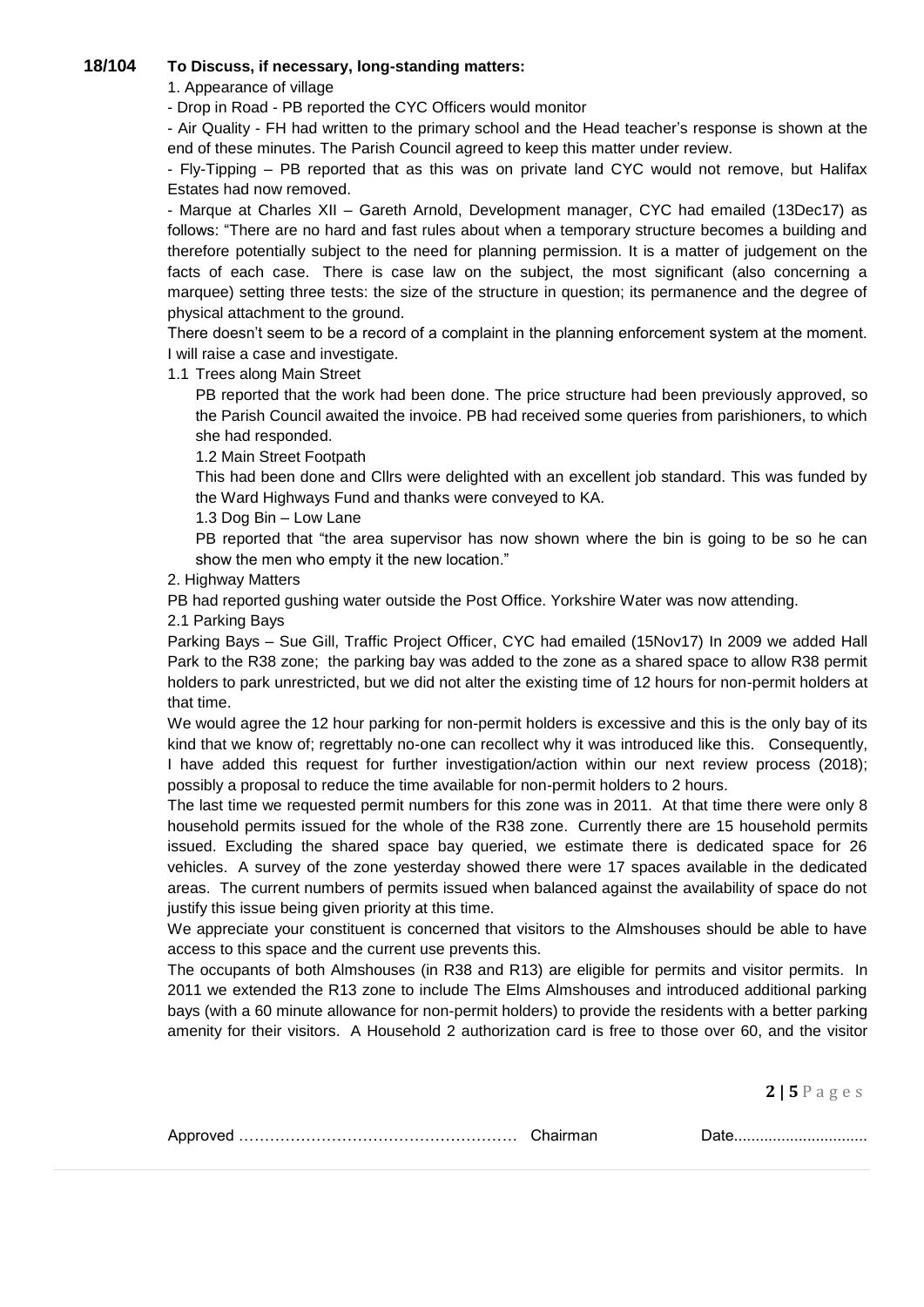permits cost 30p a day. Each household is allowed 220 visitor permits a year (which equates to over 4 a week).

The bays in R38 are only operational between 8am and 6pm, Monday to Saturday. Consequently any visitors outside these times would not need to display a permit.

Any visitor with mobility issues can park in any of Resident Parking Bays for as long as required as long as the blue badge is displayed. A resident with carers visiting on a daily basis can apply for an attendance permit for them to use.

The Lodge Care Home, Heslington Main Street advertise on their website that visitors can use the "University Sports Complex almost next door" for parking.

The comments received have been added to the file for consideration by the officer who undertakes the next review in the Fulford & Heslington Ward.

FH had submitted the consultation conducted by a parishioner and received a response as follows:

Thank you for the consultation document which has been added to the file.

The matter had already been referred to next year's review to take forward a recommendation as I outlined in my email of 15 November.

We do not consider the pressure on the Resident Parking zone (as a whole) would warrant immediate action even if we had the resources to undertake this. It is doubtful whether any proposed action, when implemented, would change the parking habits of residents within the zone. It is likely that Walnut Close will still remain the preferred parking area to the main street.

3. City of York Council

3.1 Local Plan

KA reported that the Working Group would meet with the Executive Committee in January 2018, to sign off the final draft, which would be subject to a final consultation, to be with the government inspector in Spring 2018

3.2 CYC Community Governance Review –

FH was asked to contact Andy Docherty, Assistant Director and the Chief Executive, CYC to ask that the Formal Order would be made by Council, by April 2018, as there were grave concerns about the delay of the document.

3.3 Article 4 (2) Direction – Funding

KA reported that this was currently been considered by the Ward Committee, before the meeting in January 2018.

4. University of York

4.1 Antisocial Behaviour –

PB reported that she had not received any reports in recent weeks. The 'Clubbers Bus' will be withdrawn from next spring term. Instead overnight buses 66 and 66a will operate. HPC were concerned that this would again cause disturbance in the early hours. A trial would also be introduced, of "security", meeting and/or travelling on the bus to remind students to be quiet when alighting. The Parish Council were please with the letter "Student Responsibility to the Community" drafted by the University. It will be sent to all students in off-campus addresses in the Newland Park area and in the Heslington area.

5. Neighbourhood Planning

DB reported that good progress was being made with contributed text, which had been reviewed by the consultant. Work was commencing with the draft policies for each section. The current finances were circulated around Cllrs. A further application to the Locality Fund for £4-5000 would be made before the deadline of 31 January 2018. BM would lead the application as previously. The Parish Council unanimously approved there would be £2000 available to spend until grant funding was received. It was unanimously agreed that DB/RB would both be Parish Council representatives on the Working Group.

6. Communication-

- Website – PB reported that the new website was now live and she was currently the administrator.

|--|--|--|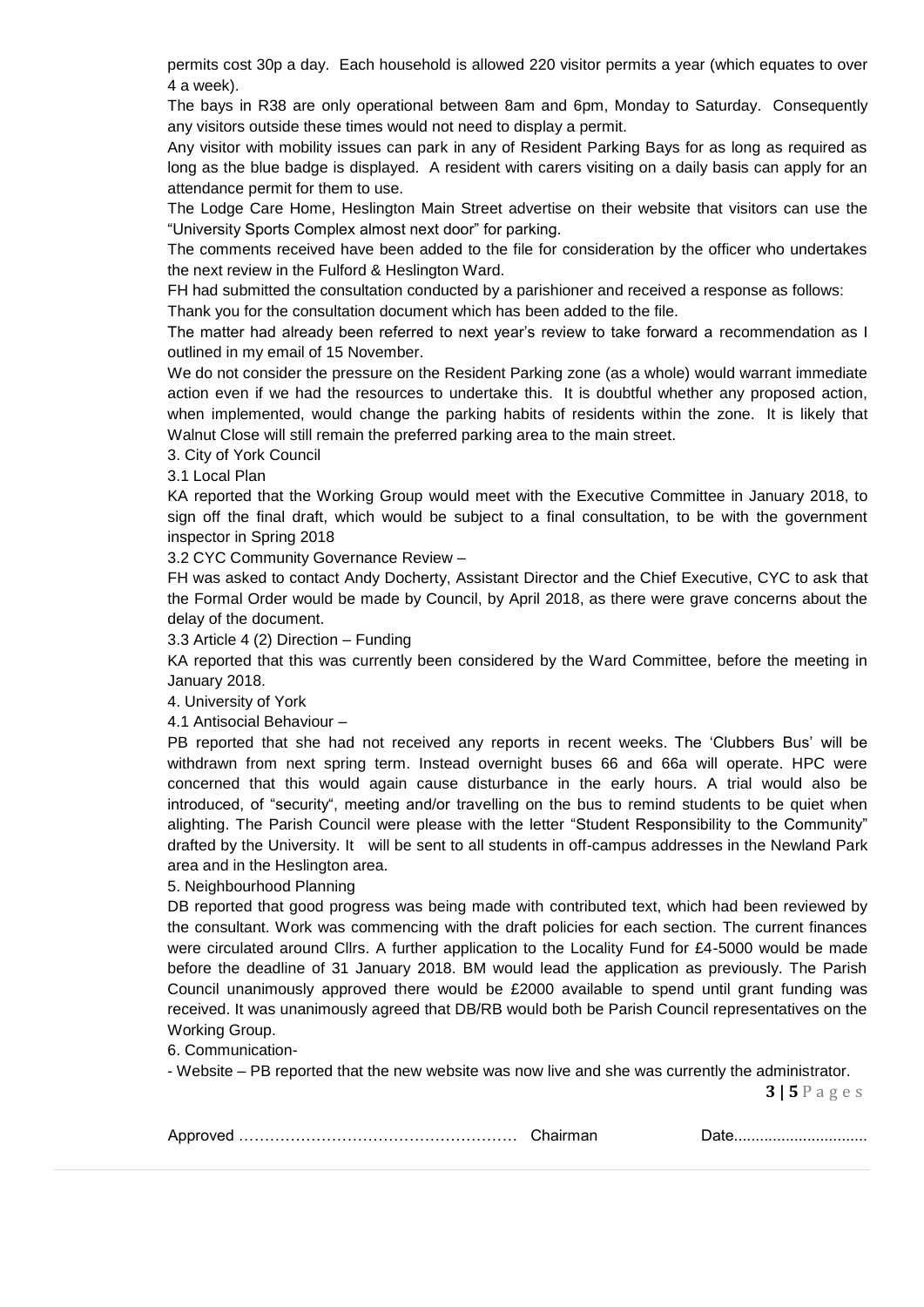- Newsletter – PH had drafted the latest edition, which was now with the printers

**18/105 To receive any matters raised by members of public:**  None

### **18/106 To report and make relevant recommendations on new planning applications:**

Letter A:We support the application

Letter B: We have no objections

Letter C: We do not object but wish to make comments or seek safeguards as set out overleaf Letter D: We object on the planning grounds set out overleaf

| 1. 17/01767/FUL                    | Little Hall                |  |
|------------------------------------|----------------------------|--|
| 2. 17/01868/LBC                    | Little Hall                |  |
| 3. 17/02745/FUL                    | Kimberlow Hill Retail Park |  |
| Letter B: No Objections, Unanimous |                            |  |

**18/107 To report planning decisions by City of York Council:** None

## **18/108 To receive reports from representatives of following outside bodies:**

- 1. Ward Councillors NTR
- 2. North Yorkshire Police NTR
- 3. Heslington East Community Forum NTR
- 4. Good Neighbours Forum PB/PH had circulated their meeting notes via email to Cllrs
- 5. Ouse and Derwent Drainage Board NTR
- 6. Sports Field PB reminded Cllrs that a representative was required
- 7. York Environment Forum- NTR
- 8. Alms Houses ZR confirmed the burglary reported at last meeting happened 31Oct17

9. The Meeting Room – DL reported the kitchen had been ordered to be delivered January 2018 and installed sometime afterwards. It is hoped to eventually replace most crockery and cutlery.

10. Fulford & Heslington Ward – The next ward team meeting would be held in the New Year and dates/venues were currently been researched.

### **18/109 To receive any new correspondence received by the council:**

1. CYC Minerals and Waste Joint Plan Document – Submission to the Secretary of State KA reported that, with regard to fracking, CYC had included every protection that is legally possible

**18/110 To receive matters raised by members:**

None

# **18/111 To discuss matters raised by Parish Clerk/Responsible Financial Officer:**

1. Bookkeeping records for year ending 31 Mar 18 to date

FH circulated the bank reconciliation as at 08 December 2017 with a balance of £25744.95 and an income & expenditure report

2. Budget/Precept/Reserves 2018-2019

FH presented a second draft for Cllrs to discuss in preparation for approving at the January 2018 meeting.

3. Internal Control Checks

These were conducted and everything found to be in order.

| - |  |  |
|---|--|--|
|---|--|--|